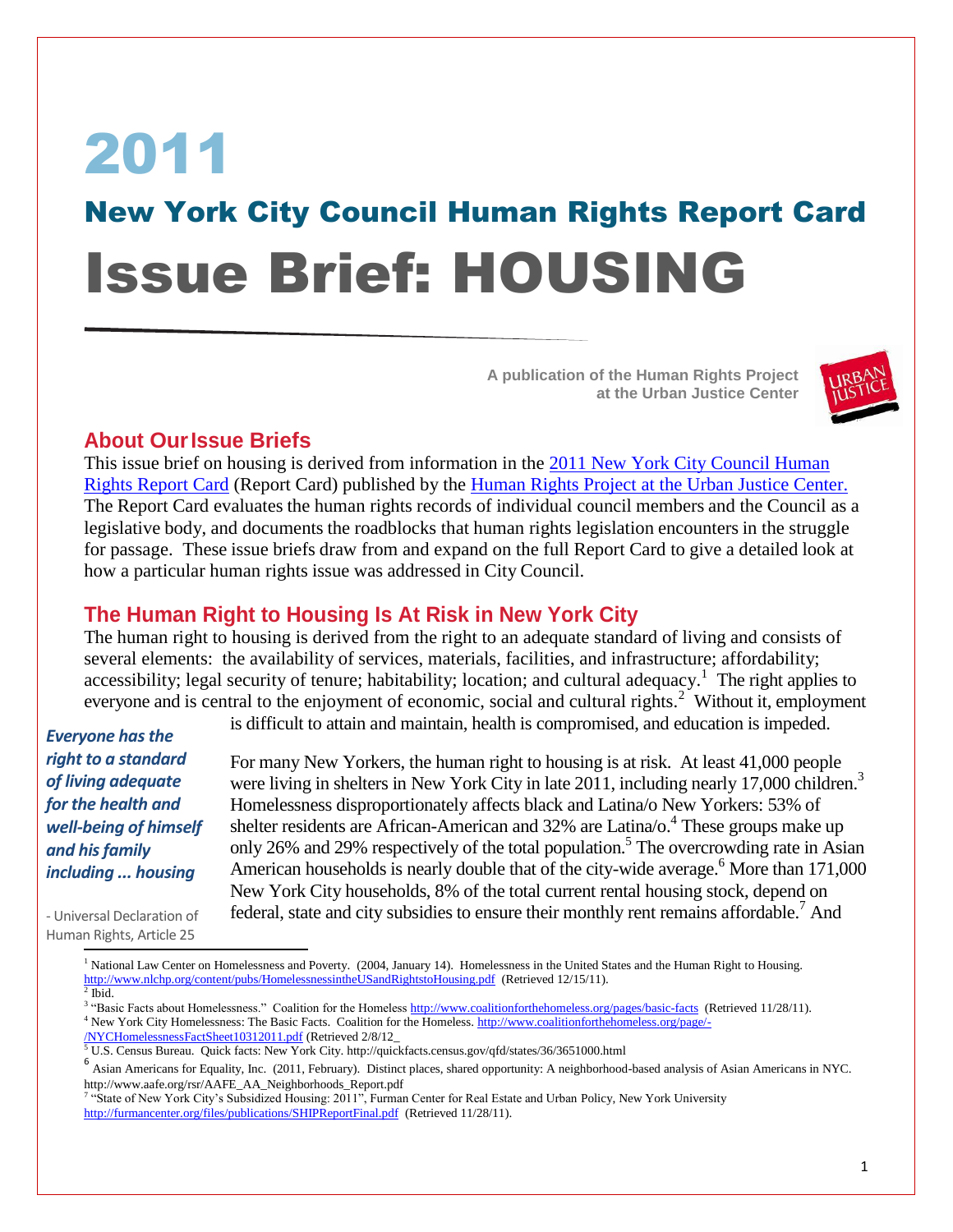failure to enforce housing code violations has a disproportionate impact on the health of low-income New Yorkers of color and their children: asthma is three times more prevalent in low-income neighborhoods where violations like rodent and cockroach infestation or mold are more widespread,<sup>8</sup> and in 2010 black and Latina/o New Yorkers, who are disproportionately lower income, were hospitalized for asthma at nearly five times and four times the rate of white New Yorkers respectively.<sup>9</sup>

## **The Human Right to Housing and New York City Council**

The 2011 Report Card highlighted 16 bills from the 2010-11 legislative session that promote the human right to housing, only one of which became law. (Please see Table 1 for a description of these bills.) The bills address many of the elements of the human right to housing cited above, including accessibility [\(LL 2011-](http://legistar.council.nyc.gov/LegislationDetail.aspx?ID=805820&GUID=D78B3B37-1F60-4684-BAD0-4550521D5899&Options=ID|Text|&Search=037) [037,](http://legistar.council.nyc.gov/LegislationDetail.aspx?ID=805820&GUID=D78B3B37-1F60-4684-BAD0-4550521D5899&Options=ID|Text|&Search=037) [Int 0034-2010,](http://legistar.council.nyc.gov/LegislationDetail.aspx?ID=649914&GUID=A3249471-4D6E-4AA7-8868-B1F3A46E5CD4&Options=ID|Text|&Search=housing) [Int 0048-2010,](http://legistar.council.nyc.gov/LegislationDetail.aspx?ID=649884&GUID=4B0F7491-9B25-48B8-BEE9-3183D8943704&Options=ID|Text|&Search=housing) [Int 0090-2010,](http://legistar.council.nyc.gov/LegislationDetail.aspx?ID=652625&GUID=1BAE21F9-D76F-4333-AA71-D3490D617DD7&Options=ID|Text|&Search=housing) [Int 0217-2010,](http://legistar.council.nyc.gov/LegislationDetail.aspx?ID=662406&GUID=7B14BFF3-BABC-4258-8999-C68D5D7EF8B1&Options=ID|Text|&Search=housing) [Int 0274-2010,](http://legistar.council.nyc.gov/LegislationDetail.aspx?ID=666575&GUID=1A6FDDA4-A681-480B-A097-0249BD4AE4EF&Options=ID|Text|&Search=housing) [Int 0326-2010,](http://legistar.council.nyc.gov/LegislationDetail.aspx?ID=733531&GUID=698BAA04-3FEF-421E-9E76-00F69400B59B&Options=ID|Text|&Search=housing) [Int 0420-](http://legistar.council.nyc.gov/LegislationDetail.aspx?ID=803593&GUID=3B2A14BD-3CCE-4586-B074-7E5AEFF7BB53&Options=ID|Text|&Search=housing) [2010,](http://legistar.council.nyc.gov/LegislationDetail.aspx?ID=803593&GUID=3B2A14BD-3CCE-4586-B074-7E5AEFF7BB53&Options=ID|Text|&Search=housing) [Int 0475-2011,](http://legistar.council.nyc.gov/LegislationDetail.aspx?ID=842802&GUID=0A5DCF94-3E2B-45D1-897F-02FE51446BCD&Options=ID|Text|&Search=housing) [Int 0568-2011,](http://legistar.council.nyc.gov/LegislationDetail.aspx?ID=904476&GUID=AAE9889E-BA14-4E84-B673-96D737D36F27&Options=ID|Text|&Search=568) [Int 0605-2011,](http://legistar.council.nyc.gov/LegislationDetail.aspx?ID=917890&GUID=51B9513B-33B3-45D5-B151-D4876FD9233A&Options=ID|Text|&Search=605) and [Int 0606-2011\)](http://legistar.council.nyc.gov/LegislationDetail.aspx?ID=917888&GUID=3182D6F0-75FB-417C-95D8-FF2712686328&Options=ID|Text|&Search=discrimination), habitability (Int [0477-2010,](http://legistar.council.nyc.gov/LegislationDetail.aspx?ID=842801&GUID=4F0FF5BF-257E-449B-9D12-3B784CD42337&Options=ID|Text|&Search=housing) [Int](http://legistar.council.nyc.gov/LegislationDetail.aspx?ID=773195&GUID=0CCEA702-FD39-45AF-B43E-8501892FE887&Options=ID|Text|&Search=housing)  [0336-2010](http://legistar.council.nyc.gov/LegislationDetail.aspx?ID=773195&GUID=0CCEA702-FD39-45AF-B43E-8501892FE887&Options=ID|Text|&Search=housing) and [Int 0572-2011\)](http://legistar.council.nyc.gov/LegislationDetail.aspx?ID=908209&GUID=D7EDB916-AF2C-4831-9823-216E8E18AFEC&Options=ID|Text|&Search=572), availability of services [\(Int 0012-2010\)](http://legistar.council.nyc.gov/LegislationDetail.aspx?ID=648806&GUID=145C3459-B38E-48D6-A0AA-3EE252DE85D9&Options=ID|Text|&Search=housing).

Two of the 15 bills yet to be enacted have significant support in Council but have not had a hearing.<sup>10</sup> (Please see Table 2 for a list of votes and sponsorships of all 16 housing rights bills.) Without a hearing, these bills cannot proceed to a Council vote, consequently inhibiting the progression of human rights. These delayed hearings are part of a larger trend our research has identified, which is detailed in the 2011 Report Card. The two housing rights bills that have been denied hearings, despite significant Council support, are:

#### **Tenants' Bill of Rights (Int 0477-2011)**

#### **33 sponsors and the Public Advocate. No Hearing.**

This bill would mandate every owner of a multiple dwelling to post and provide to all residents, a bill of rights consisting of 11 rights, including those related to eviction and heat and hot water.

#### **Citywide Census of Vacant Properties (Int 0048-2011) 29 sponsors. No Hearing.**

This would require the Mayor's Office of Operations to conduct an annual census of vacant buildings and lots, which homeless advocates argue, is the first step to transforming vacant property into housing for the homeless.

## **Borough Scores**

 $\overline{a}$ 

### **As a Group, Bronx Council Members Received the Highest Score in Housing Rights**

Collectively, Bronx council members scored the highest of the five boroughs in housing rights  $(44.0\%$ , a B- grade).<sup>11</sup> This score was 0.5% higher than the next highest scoring borough, Manhattan (43.5%, a B- grade). Staten Island scored the lowest of the boroughs in housing rights (21.3%, a C grade). This low score can be attributed to a lack of sponsorship of the 15 housing rights bills not yet enacted. While all three Staten Island council members voted for the enacted bill, LL 2011-037, only [Council Member Deborah](http://council.nyc.gov/d49/html/members/home.shtml)  [Rose](http://council.nyc.gov/d49/html/members/home.shtml) co-sponsored one of these 15 bills.



<sup>8</sup> Ruiz, A. (2011, January 9). Housing laws are breath of fresh air for city's children at risk for asthma. NY Daily News Online. [http://articles.nydailynews.com/2011-01-09/local/29442587\\_1\\_asthma-attacks-asthma-triggers-housing-laws](http://articles.nydailynews.com/2011-01-09/local/29442587_1_asthma-attacks-asthma-triggers-housing-laws) (Retrieved 12/15/11). 9 Furman Center for Real Estate and Urban Policy—New York University. (2010) *State of New York City's Housing 2010*. <http://furmancenter.org/research/sonychan/>(Retrieved 2/8/2011)

<sup>&</sup>lt;sup>10</sup> For the purposes of the 2011 Report Card, "significant support" denotes bills with 25 or more sponsors.

<sup>&</sup>lt;sup>11</sup> The score of Queens Council Membe[r Ruben Wills](http://council.nyc.gov/d28/html/members/home.shtml) was not included in the Queens combined score given he is new to Council.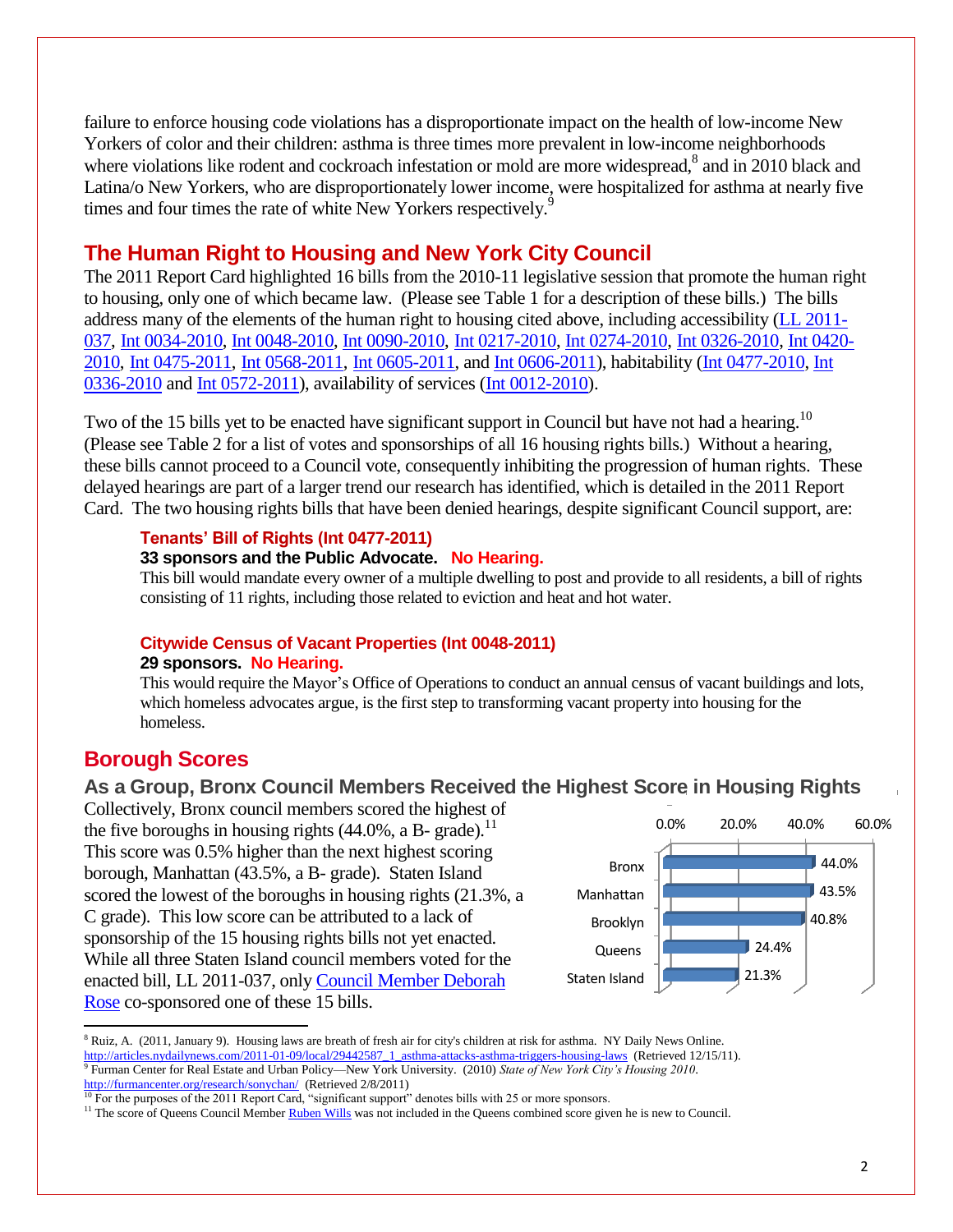# **Top Scoring Council Members**

## **Seven Council Members Scored an A or Higher in Housing Rights**

In 2011, the following seven New York City council members received an A grade or higher in the housing rights category based on their votes and sponsorship of housing rights legislation delineated in the [2011](http://www.hrpujc.org/documents/2011ReportCardWeb.pdf)  [Report Card:](http://www.hrpujc.org/documents/2011ReportCardWeb.pdf)



### **[Charles Barron](http://council.nyc.gov/d42/html/members/home.shtml)**

**Score: 89% Grade: A+** Council Member Barron co-sponsored and voted in favor of [LL 2011-037,](http://legistar.council.nyc.gov/LegislationDetail.aspx?ID=805820&GUID=D78B3B37-1F60-4684-BAD0-4550521D5899&Options=ID|Text|&Search=037) Reporting Citywide Emergency Housing Use. He also was the primary sponsor o[f Int 0475-2011,](http://legistar.council.nyc.gov/LegislationDetail.aspx?ID=842802&GUID=0A5DCF94-3E2B-45D1-897F-02FE51446BCD&Options=ID|Text|&Search=housing) Evictions of Elderly Tenants, and cosponsored 14 pieces of housing rights legislation.



#### **[Letitia James](http://council.nyc.gov/d35/html/members/home.shtml)**

**Score: 89% Grade: A+**

Council Member James co-sponsored and voted for [LL 2011-037.](http://legistar.council.nyc.gov/LegislationDetail.aspx?ID=805820&GUID=D78B3B37-1F60-4684-BAD0-4550521D5899&Options=ID|Text|&Search=037) She was also the primary sponsor of [Int](http://legistar.council.nyc.gov/LegislationDetail.aspx?ID=648806&GUID=145C3459-B38E-48D6-A0AA-3EE252DE85D9&Options=ID|Text|&Search=housing)  [0012-2010,](http://legistar.council.nyc.gov/LegislationDetail.aspx?ID=648806&GUID=145C3459-B38E-48D6-A0AA-3EE252DE85D9&Options=ID|Text|&Search=housing) Emergency Management Housing Services, an[d Int 0217-2010,](http://legistar.council.nyc.gov/LegislationDetail.aspx?ID=662406&GUID=7B14BFF3-BABC-4258-8999-C68D5D7EF8B1&Options=ID|Text|&Search=housing) Priority Housing Placements for Revoked Section 8 Voucher Holders, and co-sponsored 13 housing rights bills.



#### **[Melissa Mark-Viverito](http://council.nyc.gov/d8/html/members/home.shtml)**

**Score: 89% Grade: A+** Council Member Mark-Viverito co-sponsored and voted in favor o[f LL 2011-037.](http://legistar.council.nyc.gov/LegislationDetail.aspx?ID=805820&GUID=D78B3B37-1F60-4684-BAD0-4550521D5899&Options=ID|Text|&Search=037) She also was the primary sponsor of [Int 0048-2010,](http://legistar.council.nyc.gov/LegislationDetail.aspx?ID=649884&GUID=4B0F7491-9B25-48B8-BEE9-3183D8943704&Options=ID|Text|&Search=housing) Citywide Census of Vacant Properties, and [Int 0336-2010,](http://legistar.council.nyc.gov/LegislationDetail.aspx?ID=773195&GUID=0CCEA702-FD39-45AF-B43E-8501892FE887&Options=ID|Text|&Search=housing) Mandatory Department of Homeless Services Inspections Report, and co-sponsored 13 housing bills.



# **[Jumaane D. Williams](http://council.nyc.gov/d45/html/members/home.shtml)**

**Score: 89% Grade: A+**

Council Member Williams co-sponsored and voted in support o[f LL 2011-037.](http://legistar.council.nyc.gov/LegislationDetail.aspx?ID=805820&GUID=D78B3B37-1F60-4684-BAD0-4550521D5899&Options=ID|Text|&Search=037) He was also the primary sponsor o[f Int 0605-2011,](http://legistar.council.nyc.gov/LegislationDetail.aspx?ID=917890&GUID=51B9513B-33B3-45D5-B151-D4876FD9233A&Options=ID|Text|&Search=605) Landlord Failure to Maintain Residential Buildings, an[d Int 0606-2011,](http://legistar.council.nyc.gov/LegislationDetail.aspx?ID=917888&GUID=3182D6F0-75FB-417C-95D8-FF2712686328&Options=ID|Text|&Search=discrimination) Requiring Brokers Provide Notice Income Discrimination is Illegal, and co-sponsored 13 bills.



### **[Helen D. Foster](http://council.nyc.gov/d16/html/members/home.shtml)**

**Score: 87% Grade: A+** Council Member Foster co-sponsore[d LL 2011-037](http://legistar.council.nyc.gov/LegislationDetail.aspx?ID=805820&GUID=D78B3B37-1F60-4684-BAD0-4550521D5899&Options=ID|Text|&Search=037) and was excused from the vote due to medical leave. She also co-sponsored 15 housing rights bills.<sup>12</sup>



## **[Jimmy Van Bramer](http://council.nyc.gov/d26/html/members/home.shtml)**

**Score: 82% Grade: A** Council Member Van Bramer co-sponsored and voted in favor o[f LL 2011-037](http://legistar.council.nyc.gov/LegislationDetail.aspx?ID=805820&GUID=D78B3B37-1F60-4684-BAD0-4550521D5899&Options=ID|Text|&Search=037) and also co-sponsored 14 pieces of housing rights legislation.



#### **[Brad Lander](http://council.nyc.gov/d39/html/members/home.shtml)**

**Score: 79% Grade: A**

Council Member Lander co-sponsored and voted in support of [LL 2011-037.](http://legistar.council.nyc.gov/LegislationDetail.aspx?ID=805820&GUID=D78B3B37-1F60-4684-BAD0-4550521D5899&Options=ID|Text|&Search=037) He was also the primary sponsor o[f Int 0326-2010,](http://legistar.council.nyc.gov/LegislationDetail.aspx?ID=733531&GUID=698BAA04-3FEF-421E-9E76-00F69400B59B&Options=ID|Text|&Search=housing) Co-op Rejection Disclosure, an[d Int 0420-2010,](http://legistar.council.nyc.gov/LegislationDetail.aspx?ID=803593&GUID=3B2A14BD-3CCE-4586-B074-7E5AEFF7BB53&Options=ID|Text|&Search=housing) Housing Discrimination Pamphlet, and cosponsored 11 housing rights bills.

In addition, while several other council members received below an A grade in housing rights, they did introduce important housing rights bills, which would further the progression of human rights in New York City. These council members are as follows: [Gale A. Brewer](http://council.nyc.gov/d6/html/members/home.shtml) [\(Int 0572-2011\)](http://legistar.council.nyc.gov/LegislationDetail.aspx?ID=908209&GUID=D7EDB916-AF2C-4831-9823-216E8E18AFEC&Options=ID|Text|&Search=572); [Fernando Cabrera](http://council.nyc.gov/d14/html/members/home.shtml) [\(Int 0477-](http://legistar.council.nyc.gov/LegislationDetail.aspx?ID=842801&GUID=4F0FF5BF-257E-449B-9D12-3B784CD42337&Options=ID|Text|&Search=housing)

 $\overline{a}$  $12$  Council Member Foster was excused from voting on LL 2011-037 due to medical reasons.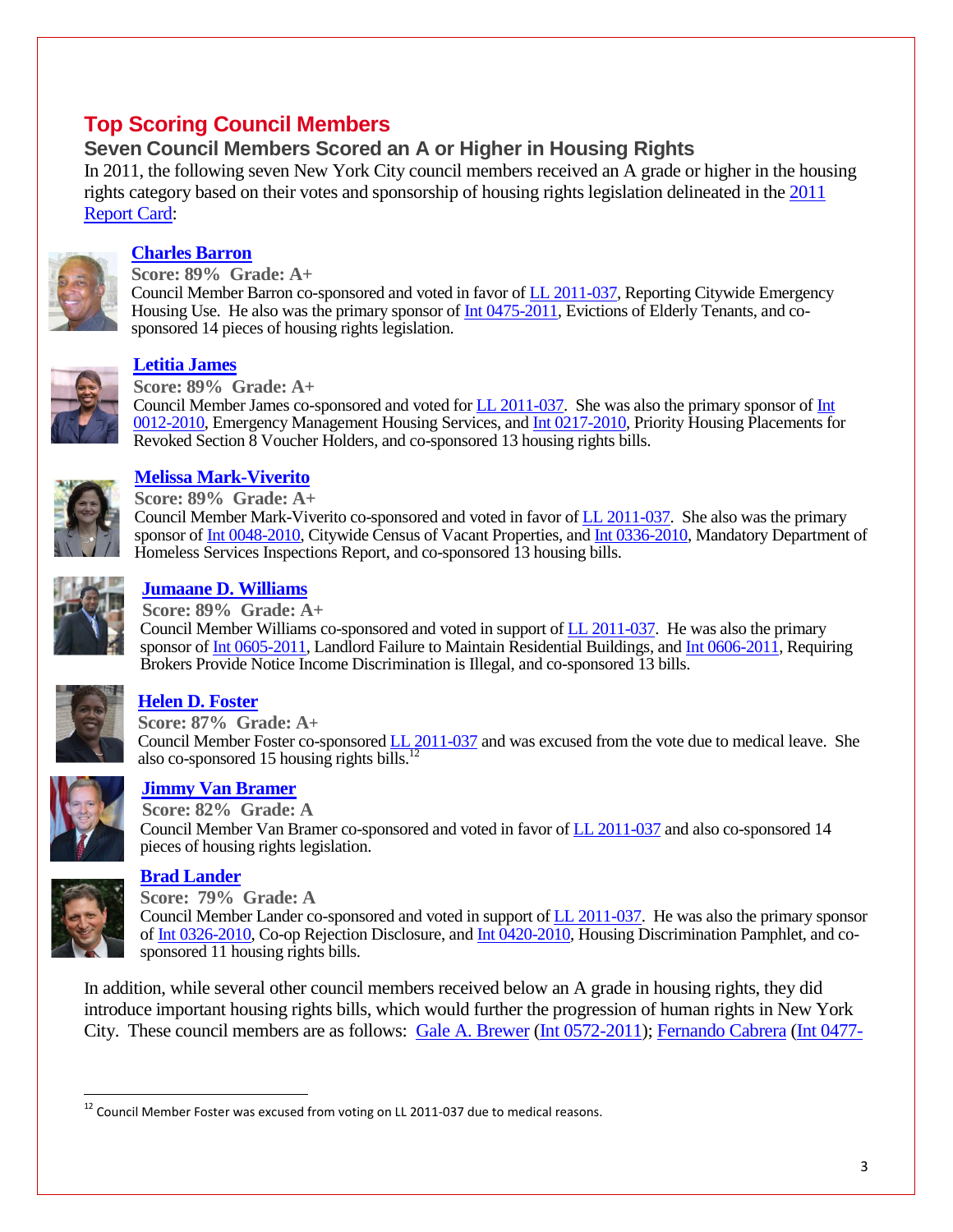[2011\)](http://legistar.council.nyc.gov/LegislationDetail.aspx?ID=842801&GUID=4F0FF5BF-257E-449B-9D12-3B784CD42337&Options=ID|Text|&Search=housing); [Inez E. Dickens](http://council.nyc.gov/d9/html/members/home.shtml) [\(Int 0034-2010\)](http://legistar.council.nyc.gov/LegislationDetail.aspx?ID=649914&GUID=A3249471-4D6E-4AA7-8868-B1F3A46E5CD4&Options=ID|Text|&Search=housing); [Rosie Mendez](http://council.nyc.gov/d2/html/members/home.shtml) [\(Int 0090-2010](http://legistar.council.nyc.gov/LegislationDetail.aspx?ID=652625&GUID=1BAE21F9-D76F-4333-AA71-D3490D617DD7&Options=ID|Text|&Search=housing) and [Int 0274-2010\)](http://legistar.council.nyc.gov/LegislationDetail.aspx?ID=666575&GUID=1A6FDDA4-A681-480B-A097-0249BD4AE4EF&Options=ID|Text|&Search=housing); and [Annabel](http://council.nyc.gov/d18/html/members/home.shtml)  [Palma](http://council.nyc.gov/d18/html/members/home.shtml) [\(LL 2011-037](http://legistar.council.nyc.gov/LegislationDetail.aspx?ID=805820&GUID=D78B3B37-1F60-4684-BAD0-4550521D5899&Options=ID|Text|&Search=037) and [Int 0568-2011\)](http://legistar.council.nyc.gov/LegislationDetail.aspx?ID=904476&GUID=AAE9889E-BA14-4E84-B673-96D737D36F27&Options=ID|Text|&Search=568).

# **Conclusion**

While the human right to housing is in jeopardy for many New Yorkers, there are several housing rights bills currently in the City Council, including two with significant Council support, which would go a long way toward enhancing this right, and in turn, enhancing New Yorkers' economic, social and cultural rights. It is up to each New York City Council member, not only those highlighted in this Issue Brief, to ensure that these important pieces of legislation as well as other human rights legislation affecting the right to housing, are enacted. Moreover, we encourage every New Yorker to use the information in this Issue Brief and in the 2011 Report Card to put pressure on their council member to support these important bills.

# **About the Human Rights Project at the Urban Justice Center**

The Human Rights Project (HRP) works to improve the lives of New Yorkers living in poverty with a particular focus on women and people of color. We do this by monitoring and advocating for government compliance with universal human rights standards, especially the human rights to employment, housing, health, food, education and other economic and social rights.

HRP has been at the forefront of the U.S. human rights movement for the past several years, demonstrating new models of applying human rights in the U.S., and in particular in New York City, to effectively advocate for the City's most vulnerable across a range of issues. The U.S. Constitution falls short in guaranteeing the right to health, housing, education, standard of living and other rights necessary to live in dignity. In combination with a legacy of structural discrimination, particularly through race and gender, and limits on rights that are protected, those most vulnerable in society have little recourse. The human rights framework and tools bring new possibilities in the face of limited remedies, and hope where there is despair.



# Human Rights Project at the Urban Justice Center

123 William Street, 16<sup>th</sup> Floor New York, NY 10038 646-602-5600 www.hrpujc.org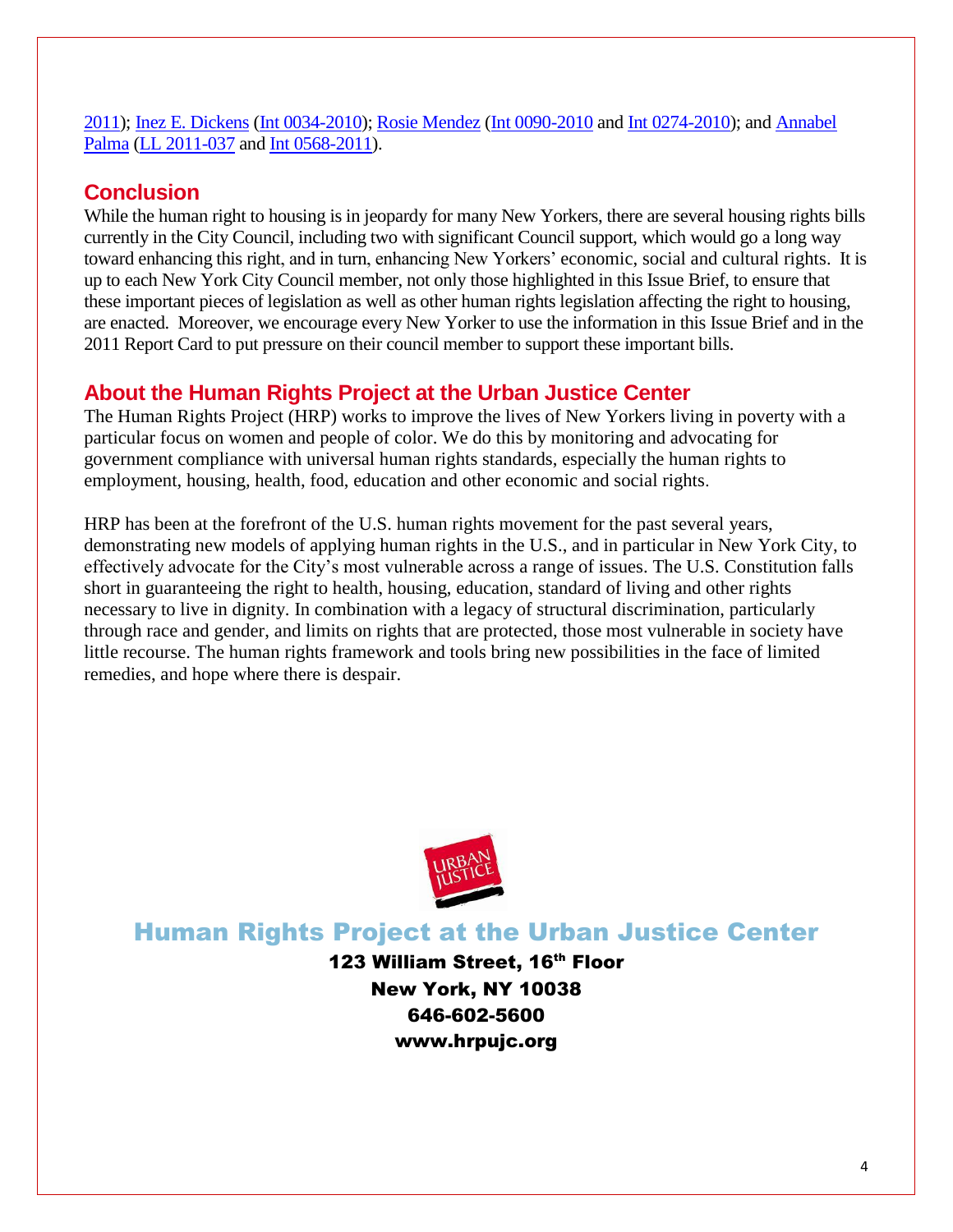**Table 1: Legislation Summaries of Housing Rights Bills (continued on following page)**

| <b>Bill</b><br><b>Number</b>           | <b>Bill Name</b>                                                                                       | <b>Bill Description</b>                                                                                                                                                                                                                                                                                                                                                                                                                                                                                                                                                       |
|----------------------------------------|--------------------------------------------------------------------------------------------------------|-------------------------------------------------------------------------------------------------------------------------------------------------------------------------------------------------------------------------------------------------------------------------------------------------------------------------------------------------------------------------------------------------------------------------------------------------------------------------------------------------------------------------------------------------------------------------------|
| Int 0444-<br>2010<br>(LL 2011-<br>037) | Reporting Citywide<br><b>Emergency Housing Use</b>                                                     | Though the Department of Homeless Services (DHS) provides daily data on people<br>accessing DHS shelter, this information does not depict the true number of homeless<br>persons because it does not include those in other city shelters. This law requires<br>DHS to include in the daily census, the number of individuals who spent the previous<br>night in other city shelters, including but not limited to, drop-in centers, faith-based<br>facilities, and veterans housing. A more accurate count of the homeless population<br>would help provide better services. |
| Int 0012-<br>2010                      | <b>Emergency Management</b><br><b>Housing Services</b>                                                 | This bill would require the Emergency Management Department to designate one<br>deputy commissioner as responsible for coordinating services for residents who have<br>been displaced from their homes due to emergencies. Ensuring that New Yorkers<br>who are displaced from their homes are supported in finding new housing and other<br>services is an important protection of the right to housing.                                                                                                                                                                     |
| Int 0034-<br>2010                      | City-Owned Property<br>Ownership Option                                                                | Tenants of some city-owned properties have an option to collectively purchase the<br>property if the City is planning to dispose of it. Often, these tenants are not notified<br>or informed about their options in adequate time to plan for such a purchase. This<br>bill would require the City notify tenants and provide them sufficient information and<br>time to exercise their ownership option, increasing opportunities for home ownership<br>and protecting the right to housing.                                                                                 |
| Int 0048-<br>2010                      | Citywide Census of<br><b>Vacant Properties</b>                                                         | This bill would require the Mayor's Office of Operations to conduct an annual census<br>of vacant buildings and lots. The information gathered in this census would include<br>the condition and ownership status of these properties and be available to the public<br>in print and on the Office of Operations website.                                                                                                                                                                                                                                                     |
| Int 0090-<br>2010                      | Legal Counsel for Senior<br>Citizens Subject to<br>Eviction, Ejectment or<br>Foreclosure               | This bill would help to ensure that all New Yorkers have access to legal representation<br>in the event of a housing crisis. It would require the Commissioner of the Department<br>of Homeless Services to appoint a civil justice coordinator responsible for establishing<br>a program of legal services for eligible senior citizens facing eviction, ejectment or<br>foreclosure proceedings.                                                                                                                                                                            |
| Int 0217-<br>2010                      | <b>Priority Public Housing</b><br><b>Placements for Revoked</b><br>Section 8 Voucher<br><b>Holders</b> | Those who have had their Section 8 vouchers revoked are often homeless or on the<br>verge of homelessness. This bill would require the Department of Homeless Services<br>to refer those receiving homeless services whose Section 8 vouchers have been<br>revoked to the New York City Housing Authority for priority placement in public<br>housing apartments.                                                                                                                                                                                                             |
| Int 0274-<br><u> 2010</u>              | Notification of Rent<br><b>Control Housing</b><br>Demolition                                           | The bill increases notification and oversight of rent control housing demolition and<br>may lead to the retention of some rent control units. Namely, it would require the<br>New York State Division of Housing and Community Renewal to notify the community<br>board and the council members in whose respective districts any housing is permitted<br>for demolition within five days of the issuance of a demolition permit.                                                                                                                                             |
| Int 0326-<br>2010                      | Co-op Rejection<br><b>Disclosure</b>                                                                   | This bill addresses the often arbitrary and discriminatory nature of a co-op's refusal to<br>consent to sales. Specifically, it would require a co-op's board of directors to disclose<br>to prospective purchasers the reasons for withholding consent to a proposed sale<br>within five days of withholding the consent                                                                                                                                                                                                                                                     |
| Int 0336-<br>2010                      | <b>Mandatory DHS</b><br><b>Inspections Report</b>                                                      | This bill would help to ensure all New Yorkers have housing free from health and<br>safety hazards. It would require the Department of Homeless Services to report the<br>inspection results of potential transitional housing for the homeless to the Council<br>Speaker as well as the council member and community board in the districts where<br>the housing is located.                                                                                                                                                                                                 |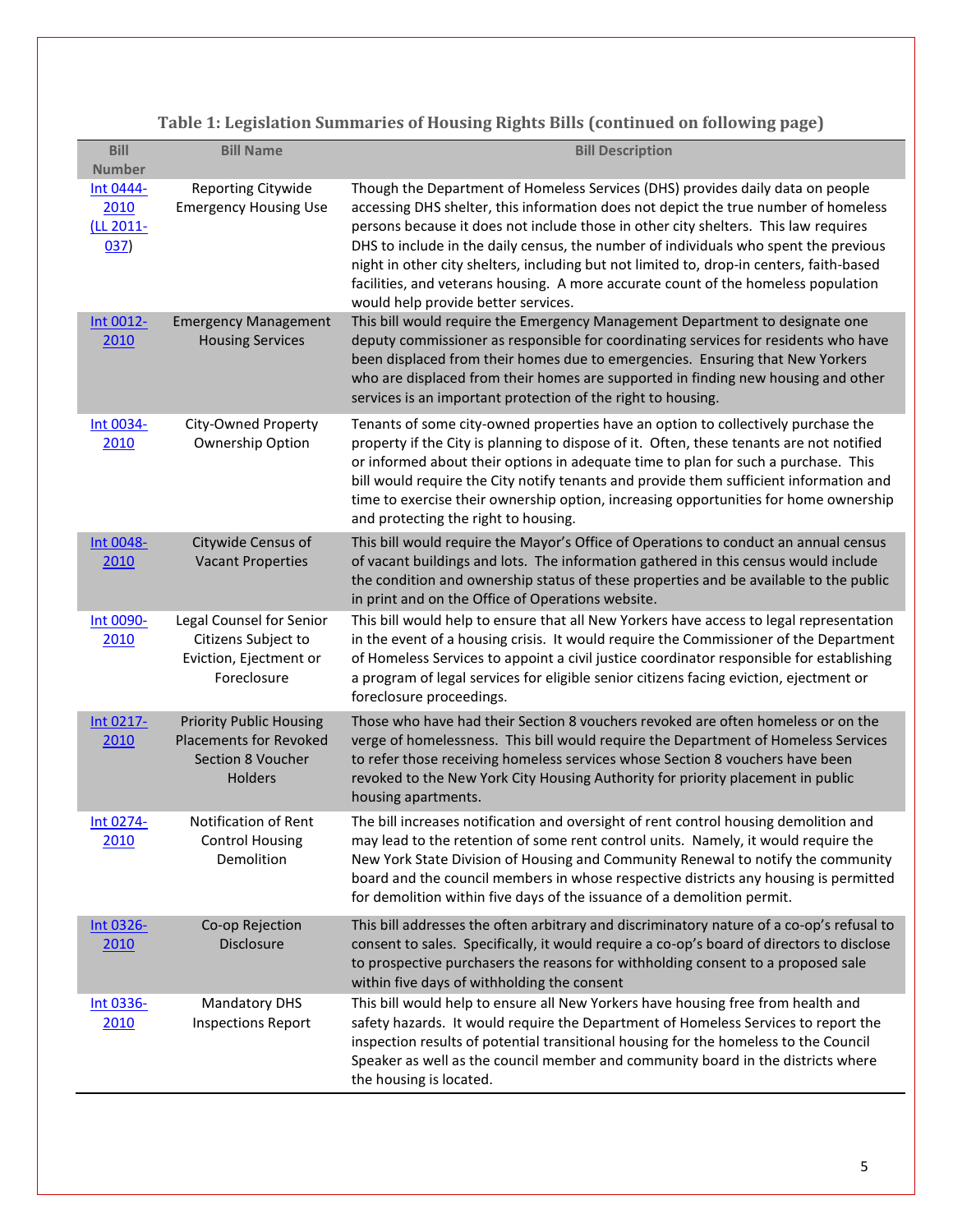| Bill              | <b>Bill Name</b>                                                             | <b>Bill Description</b>                                                                                                                                                                                                                                                                                                                                                                                                                                                                         |
|-------------------|------------------------------------------------------------------------------|-------------------------------------------------------------------------------------------------------------------------------------------------------------------------------------------------------------------------------------------------------------------------------------------------------------------------------------------------------------------------------------------------------------------------------------------------------------------------------------------------|
| Number            |                                                                              |                                                                                                                                                                                                                                                                                                                                                                                                                                                                                                 |
| Int 0420-<br>2010 | <b>Housing Discrimination</b><br>Pamphlet                                    | This bill would mandate the Commission on Human Rights to develop a housing<br>discrimination pamphlet for city agencies administering public or housing assistance<br>to distribute to housing subsidy recipients. The pamphlet would make clear that<br>recipients of housing assistance are protected from housing discrimination and<br>possess rights if discriminated against.                                                                                                            |
| Int 0475-<br>2011 | <b>Evictions of Elderly</b><br><b>Tenants</b>                                | This bill would amend the New York City code regarding the evictions of elderly<br>tenants. Specifically, it would require the Department of Housing, Preservation and<br>Development, upon receiving notification of an impending eviction, to provide the<br>tenant with a list of legal services. In doing such, the bill helps to ensure the right to<br>housing for all New Yorkers.                                                                                                       |
| Int 0477-<br>2011 | Tenants' Bill of Rights                                                      | Too often tenants are taken advantage of because they do not know their basic rights.<br>This bill would require every owner of a multiple dwelling to post and provide to all<br>tenants a tenants' bill of rights. The bill of rights would include 11 rights, including<br>those related to eviction, heat and hot water, roommates and subletting and contain<br>a special section for tenants in rent-regulated apartments.                                                                |
| Int 0568-<br>2011 | <b>Family Shelter Eligibility</b><br>Guidelines                              | This bill would amend the New York City code in regards to families' eligibility for<br>shelter. Specifically, it would codify various guidelines the Department of Homeless<br>Services (DHS) currently must adhere to in determining whether a family is in<br>immediate need of shelter. It would also require DHS to post additional data on<br>families re-applying for shelter on its website.                                                                                            |
| Int 0572-<br>2011 | Inspection and Correction<br>of Structural Defects                           | This bill would help to ensure the right to adequate housing that does not<br>compromise one's health and safety. It would require the Department of Buildings to<br>conduct structural inspections of those multiple dwellings that have a dangerous<br>number of hazardous or immediately hazardous violations. It would also require the<br>Department of Housing, Preservation and Development to correct structural defects<br>when the owner fails to do so, at the expense of the owner. |
| Int 0605-<br>2011 | Landlord Failure to<br><b>Maintain Residential</b><br><b>Buildings</b>       | This bill would broaden the scope of Section 8 discrimination law in New York City.<br>Specifically, it would make it an unlawful discriminatory practice for landlords<br>participating in Section 8 or other government rental assistance programs to fail to<br>maintain their buildings so as to discourage participation in such assistance programs.                                                                                                                                      |
| Int 0606-<br>2011 | Requiring Brokers Provide<br>Notice that Income<br>Discrimination is Illegal | This bill would require real estate brokers to provide notice that it is illegal to refuse<br>to deny housing because of any lawful source of income. It would also invalidate any<br>rental application that fails to contain a statement regarding such.                                                                                                                                                                                                                                      |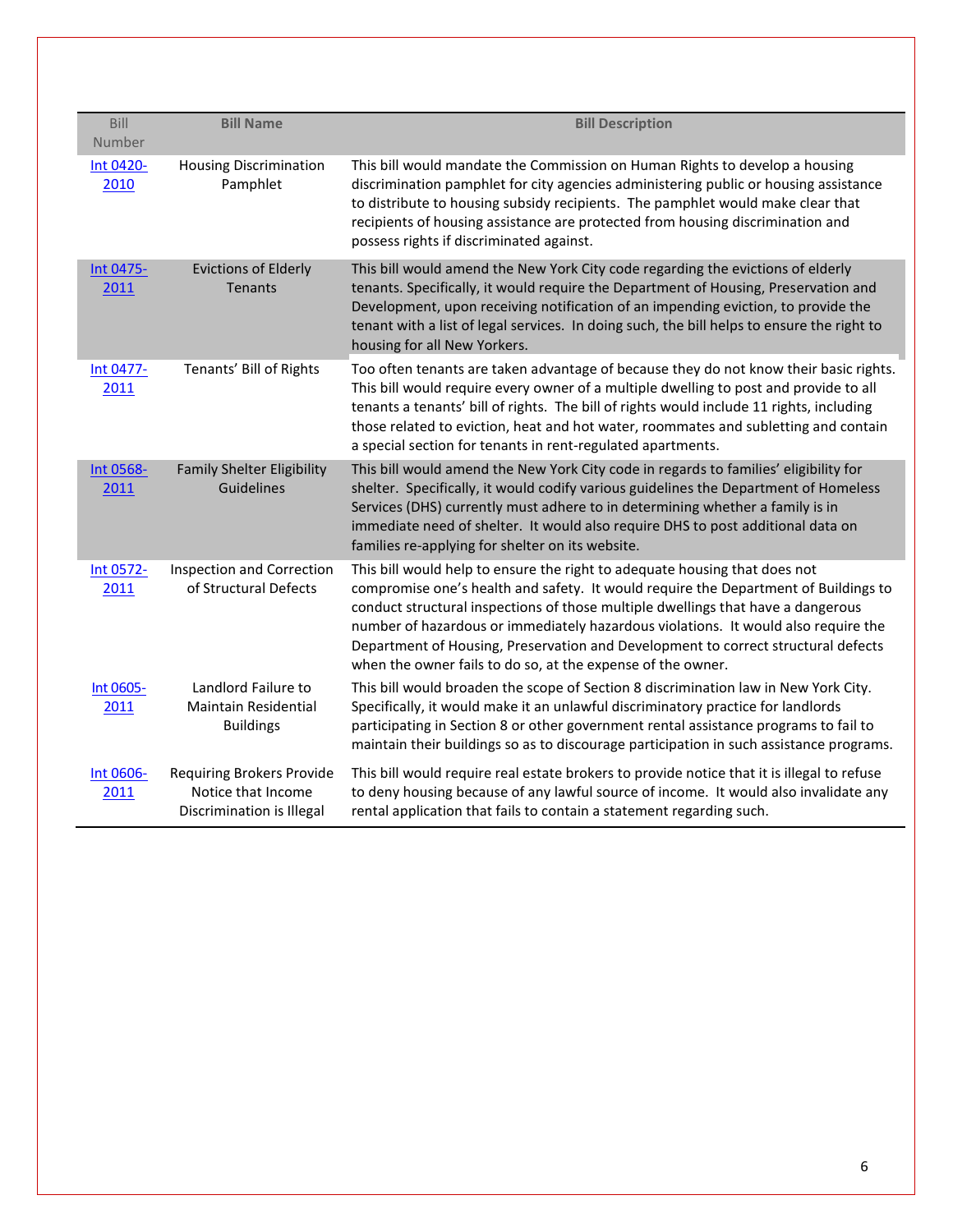| Table 2: Current Votes and Sponsorships of Housing Rights Bills <sup>13</sup> (Continued on next page) |              |              |                               |                             |                   |                   |                   |              |                             |
|--------------------------------------------------------------------------------------------------------|--------------|--------------|-------------------------------|-----------------------------|-------------------|-------------------|-------------------|--------------|-----------------------------|
|                                                                                                        | LL 2011-037  | Int 0012     | Int 0034                      | Int 0048                    | Int 0090          | Int 0217          | Int 0274          | Int 0326     | Int 0336                    |
| # of Sponsors <sup>14</sup>                                                                            |              | 12           | 21                            | 29                          | 24                | 19                | 20                | 14           | 20                          |
| <b>Public Advocate</b>                                                                                 |              |              |                               |                             |                   |                   |                   |              |                             |
| Arroyo                                                                                                 | Y(s)         |              |                               | s                           | s                 |                   |                   |              |                             |
| Barron                                                                                                 | Y(s)         | $\mathsf{S}$ | $\mathsf{S}$                  | $\mathsf{S}$                | S                 | S                 | $\mathsf S$       | $\mathsf{S}$ | $\mathsf S$                 |
| <b>Brewer</b>                                                                                          | Y(s)         |              | s                             | s                           | s                 |                   | s                 |              | s                           |
| Cabrera                                                                                                |              | $\mathsf{s}$ |                               | $\mathsf{s}$                |                   |                   |                   |              | $\mathsf{s}$                |
|                                                                                                        | e(s)         |              |                               |                             |                   |                   |                   | $\mathsf{S}$ |                             |
| Chin<br>Comrie, Jr.                                                                                    | Y(s)<br>Y    |              | S                             | s                           | $\sf S$           | $\mathsf S$       | S                 |              | s                           |
|                                                                                                        |              |              |                               |                             |                   |                   |                   |              |                             |
| Crowley<br><b>Dickens</b>                                                                              | Y<br>Y       |              | PS                            | s                           |                   | s<br>$\mathsf{S}$ |                   |              |                             |
|                                                                                                        | Y            |              |                               | $\mathsf{S}$                |                   |                   |                   |              |                             |
| Dilan<br>Dromm                                                                                         | Y(s)         | $\mathsf{S}$ | $\mathsf{S}$                  |                             | S<br>S            |                   |                   | $\mathsf{S}$ | $\mathsf{s}$                |
|                                                                                                        | Y            |              |                               | $\mathsf S$                 |                   | $\mathsf{S}$      | $\sf S$           |              |                             |
| Eugene<br>Ferreras                                                                                     | e(s)         |              |                               | $\mathsf{S}$                | $\mathsf{S}$      | $\mathsf{S}$      |                   |              | S                           |
| Fidler                                                                                                 | Y(s)         |              | $\sf S$                       | $\sf S$                     |                   |                   |                   |              |                             |
|                                                                                                        |              |              |                               |                             |                   |                   |                   |              |                             |
| Foster                                                                                                 | med(s)       | $\mathsf S$  | $\mathsf{S}$                  | $\mathsf{S}$                | S                 | $\mathsf{S}$      | $\mathsf S$       | $\mathsf{S}$ | $\mathsf{s}$                |
| Garodnick                                                                                              | Y            |              | $\sf S$                       | $\sf S$                     | s                 |                   | S                 |              |                             |
| Gennaro                                                                                                | Y(s)         |              |                               |                             |                   |                   |                   |              |                             |
| Gentile                                                                                                | Y            |              |                               |                             | s                 | s                 |                   |              |                             |
| Gonzalez                                                                                               | Y            |              |                               |                             |                   |                   |                   |              | $\mathsf{S}$                |
| Greenfield                                                                                             | Y(s)         |              |                               |                             |                   |                   |                   |              |                             |
| Halloran                                                                                               | Y            |              |                               |                             |                   |                   |                   |              |                             |
| Ignizio                                                                                                | Y            |              |                               |                             |                   |                   |                   |              |                             |
| Jackson                                                                                                | Y(s)         |              | $\boldsymbol{*}_{\mathsf{S}}$ | $\mathsf{S}$                |                   |                   |                   |              | $\mathsf S$                 |
| James                                                                                                  | Y(s)         | PS           | s                             | $\sf S$                     | s                 | PS                | $\sf S$           | s            | s                           |
| Koo                                                                                                    | Y            |              |                               |                             | $\mathsf{S}$      |                   |                   |              |                             |
| Koppell                                                                                                | Y(s)         | s            | $\mathsf S$                   |                             | s                 | $\mathsf{s}$      | s                 | s            |                             |
| Koslowitz                                                                                              | Y            |              |                               | $\mathsf{S}$                | $\mathsf{S}$      |                   | $\mathsf{S}$      |              |                             |
| Lander                                                                                                 | Y(s)         |              | s                             | s                           | s                 | s                 | S                 | PS           | s                           |
| Lappin                                                                                                 | mat          |              |                               | $\mathsf{s}$                | $\mathsf{S}$      |                   |                   |              |                             |
| Levin                                                                                                  | Y(s)         |              |                               | s                           |                   | s                 |                   | s            |                             |
| Mark-Viverito                                                                                          | Y(s)         | $\mathsf S$  | $\mathsf{S}$                  | PS                          | S                 | $\sf S$           | $\sf S$           | $\mathsf{s}$ | PS                          |
| Mealy                                                                                                  | e(s)         |              |                               |                             |                   |                   |                   |              |                             |
| Mendez                                                                                                 | Y(s)         |              |                               | $\mathsf{S}$                | PS                |                   | PS                | $\mathsf{S}$ | $\mathsf{s}$                |
| Nelson                                                                                                 | Y            |              |                               | $\sf S$                     | $\sf S$           | $\sf S$           | $\sf S$           | S            | s                           |
| Oddo                                                                                                   | Y            |              |                               |                             |                   |                   |                   |              |                             |
| Palma                                                                                                  | Y (PS)       | $\sf S$      | $\sf S$                       | $\sf S$                     |                   |                   | s                 | s            |                             |
| Quinn                                                                                                  | Y            |              |                               |                             |                   |                   |                   |              |                             |
| Recchia                                                                                                | Y(s)         |              |                               |                             |                   |                   | s                 |              |                             |
| Reyna                                                                                                  | Y(s)         |              | $\mathsf{S}$                  | $\mathsf{S}$                |                   |                   | $\mathsf{s}$      |              |                             |
| Rivera                                                                                                 | Y            |              |                               |                             |                   |                   |                   |              |                             |
| Rodriguez                                                                                              | Y(s)         |              | $\mathsf{S}$                  | $\mathsf{S}$                | $\mathsf{S}$      | $\mathsf{s}$      |                   | $\mathsf{S}$ |                             |
| Rose                                                                                                   | Y            |              |                               | s                           |                   |                   |                   |              |                             |
| Sanders, Jr.                                                                                           | Y(s)         |              | $\mathsf{S}$                  |                             | S                 | S                 | $\mathsf{S}$      |              | $\mathsf{S}$                |
| Seabrook                                                                                               | ${\bf e}$    | s            |                               |                             |                   |                   |                   |              | s                           |
| Ulrich                                                                                                 | Y            |              |                               |                             |                   |                   |                   |              |                             |
| Vacca                                                                                                  | Y(s)         | $\mathsf{s}$ | $\mathsf S$                   | $\sf S$                     |                   |                   |                   |              | s                           |
| Vallone                                                                                                | $\mathsf{e}$ |              |                               |                             |                   |                   |                   |              |                             |
|                                                                                                        |              |              |                               |                             |                   |                   |                   |              |                             |
| Van Bramer<br>Vann                                                                                     | Y(s)<br>Y    | S            | S<br>$\mathsf{s}$             | $\mathsf S$<br>$\mathsf{s}$ | S<br>$\mathsf{S}$ | s<br>$\mathsf{s}$ | s<br>$\mathsf{s}$ |              | $\mathsf S$<br>$\mathsf{s}$ |
|                                                                                                        |              |              |                               |                             |                   |                   |                   |              |                             |
| Weprin                                                                                                 | Y(s)         |              |                               |                             |                   |                   |                   |              |                             |
| Williams                                                                                               | Y(s)         | S            | S                             | $\sf S$                     | S                 | $\mathsf S$       | $\mathsf S$       | S            | S                           |
| **Wills                                                                                                | Y(s)         |              |                               |                             |                   |                   |                   |              |                             |

Y = Voted in favor of bill Y(s) = Voted in favor & co-sponsor e = Excused e(s) = Excused & co-sponsor mat= Maternity(excused) med(s) = Medical(excused) & co-sponsor PS = Primary Sponsor s = Sponsor<br>nsorship after publication of 2011 Report Card, during 2011-12 Legislative Session \*\* New Council Member \* Sponsorship after publication of 2011 Report Card, during 2011-12 Legislative Session

<sup>13</sup> Current vote sponsorships are of January 10, 2012 and therefore vary from the sponsorships detailed in the 2011 Report Card.

<sup>14</sup> The number of sponsors only includes council members and does not include the Public Advocate.

 $\overline{\phantom{a}}$